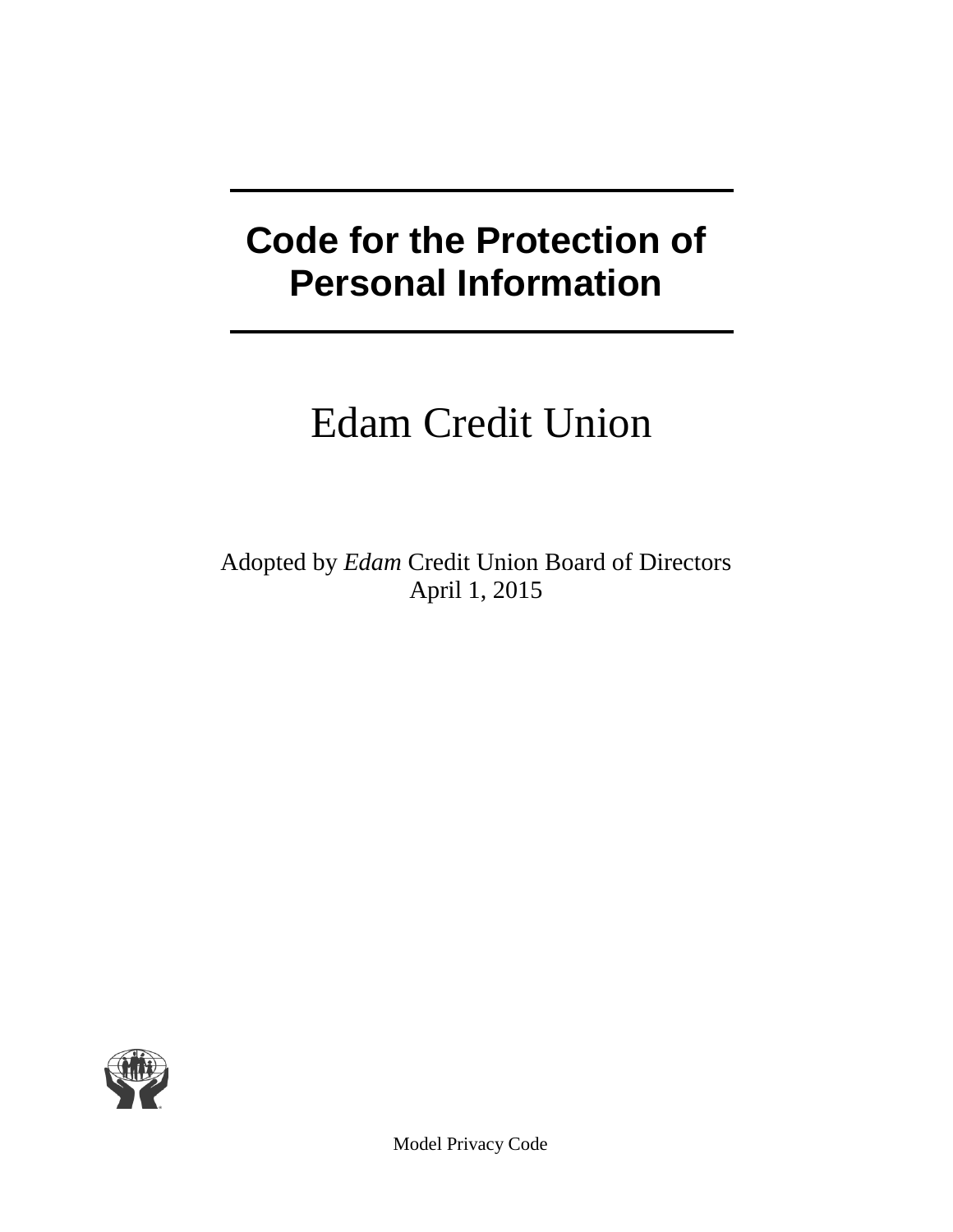askatchewan Credit Union and its employees have always been committed to keeping our customer personal information accurate, confidential, secure and private. The Privacy Code that follows builds on this commitment. This code is based on the Credit Union Central of Canada Model Privacy Code and on the Model Code for the Protection of Personal Information (CAN/CSA-Q830-96) included as Schedule 1 of the federal *Personal Information Protection and Electronic Documents Act*. This Code describes how Edam Credit Union subscribes to the principles set out in those model codes. S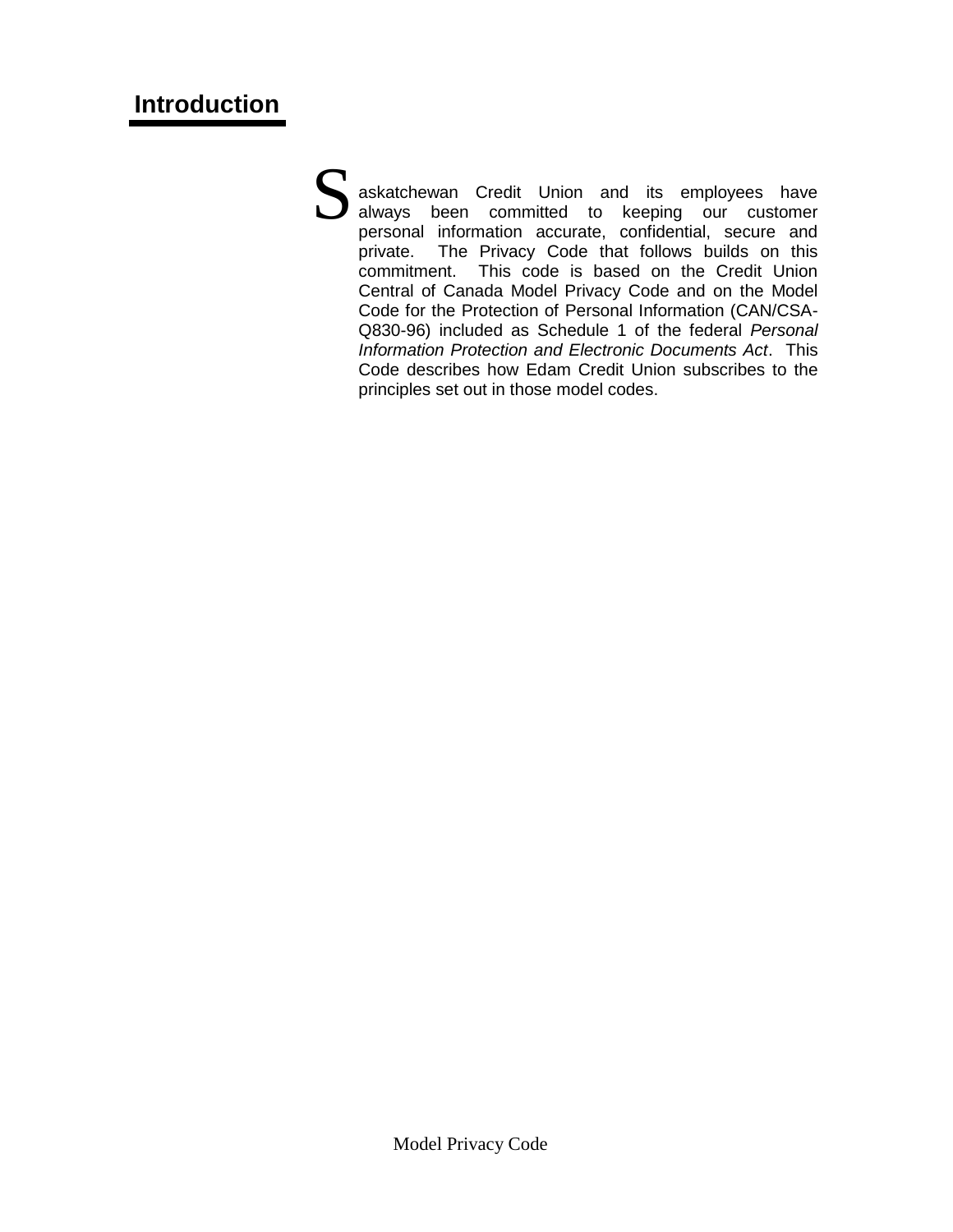# **Principles**

*Ten interrelated principles form the basis of the Edam Credit Union Code for the protection of Personal Information ("the Code"). Each principle must be read in conjunction with the accompanying commentary.*

## **1. Accountability**

Edam Credit Union is responsible for personal information under its control and will designate a Privacy Officer who is accountable for the credit union's compliance with the principles of the Code.

## **2. Identifying Purposes**

The purposes for which personal information is collected will be identified by the credit union at or before the information is collected.

## **3. Consent**

The knowledge and consent of the Member are required for the collection, use, or disclosure of personal information, except in specific circumstances as described within this Code.

## **4. Limiting Collection**

The collection of personal information will be limited to that which is necessary for the purposes identified by the credit union. Information shall be collected by fair and lawful means.

#### **5. Limiting Use, Disclosure, and Retention**

Personal information will not be used or disclosed for purposes other than those for which it was collected, except with the consent of the Member or as required by law. Personal information will be retained only as long as necessary for the fulfilment of those purposes.

#### **6. Accuracy**

Personal information will be as accurate, complete, and up-to-date as is necessary for the purposes for which it is to be used.

## **7. Safeguards**

Personal information will be protected by security safeguards appropriate to the sensitivity of the information.

## **8. Openness**

The credit union will make readily available specific, understandable information about its policies and practices relating to the management of personal information.

## **9. Individual Access**

Upon request, a Member will be informed of the existence, use, and disclosure of their personal information, and will be given access to that information. A Member is entitled to challenge the accuracy and completeness of the information and have it amended as appropriate.

## **10. Compliance**

A Member will be able to question compliance with the above principles to the credit union's Privacy Officer. The credit union will have policies and procedures to respond to the Member's questions and concerns.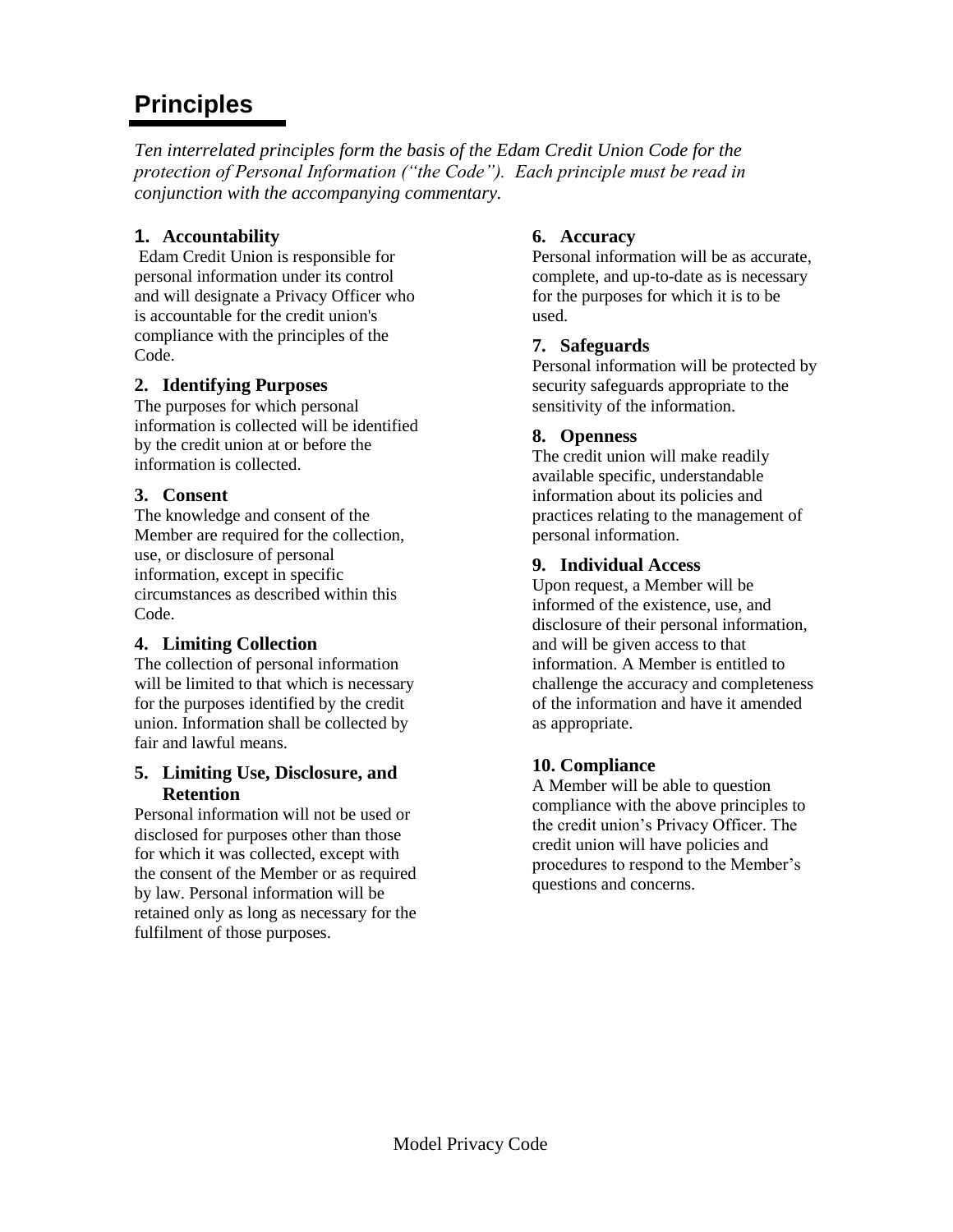## **Definitions**

*The following definitions apply in this Code:*

#### **Collection**

The act of gathering, acquiring, or obtaining personal information from any source, including Third Parties, by any means.

#### **Consent**

Voluntary agreement with what is being done or proposed. Consent can be either express or implied. Express consent is given explicitly, either orally or in writing. Express consent is unequivocal and does not require any inference on the part of Edam Credit Union. Implied consent arises where consent may reasonably be inferred from the action or inaction of the Member.

#### **Disclosure**

Making personal information available to others outside Edam Credit Union.

#### **Organization**

Includes an organization, partnership, association, business, charitable organization, club, government body, institution, professional practices and unions.

#### **Privacy Officer**

The person within the credit union who is responsible for overseeing the collection, use, disclosure and protection of the members' personal information, and the credit union's day-to-day compliance with the Code.

#### **Personal information**

Any information that is about or can be linked to an identifiable individual, but does not include the name, title or business address or telephone number of an employee of an organization.

#### **Third Party**

Any person or organization other than Edam Credit Union or the Member.

#### **Subsidiary**

A company or organization wholly-owned or controlled by the credit union.

**Use**

The treatment and handling of personal information within Edam Credit Union.

#### **Person**

Includes an individual and an entity.

#### **Member**

Includes members and nonmembers that receive financial services from the credit union.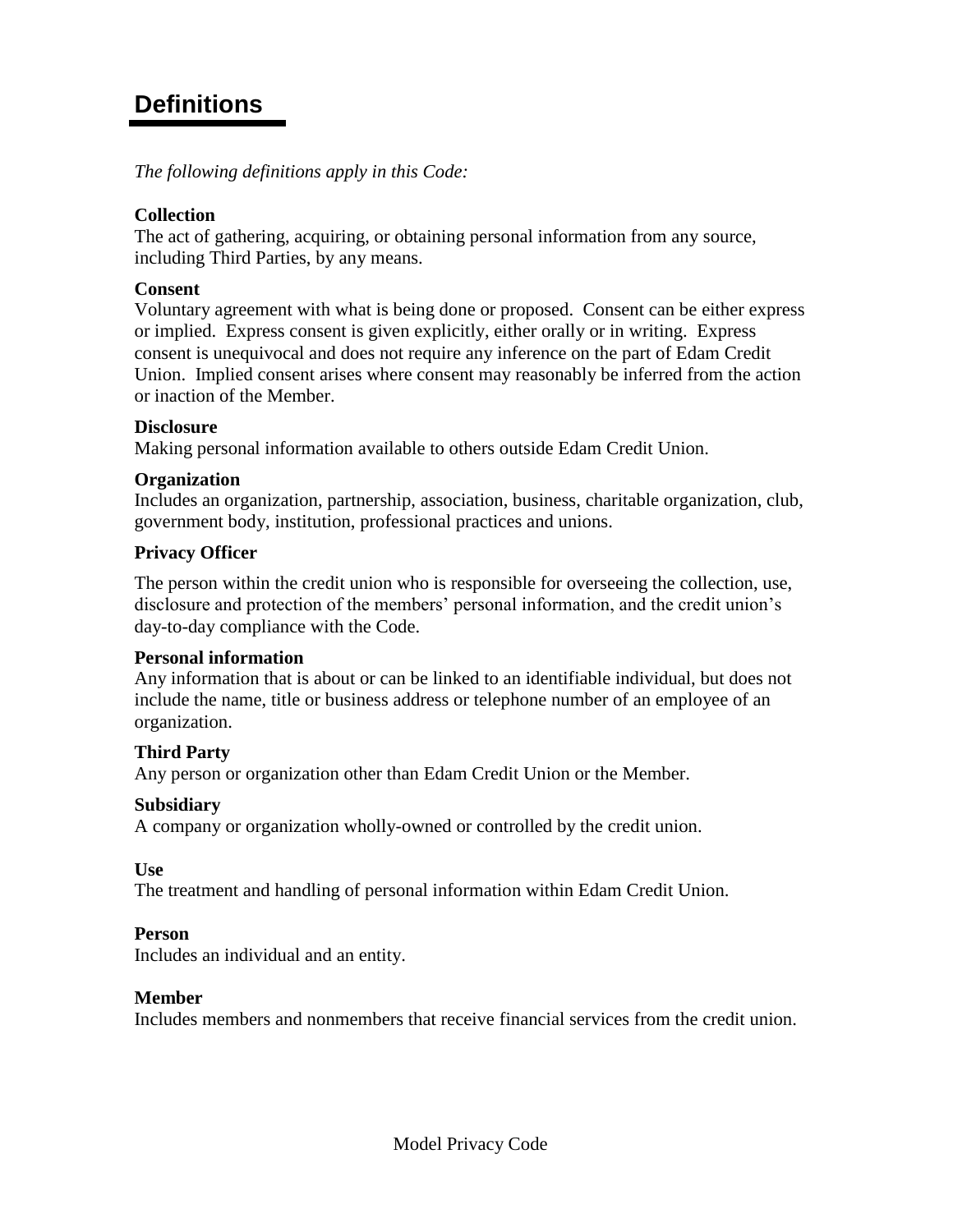## **Principles**

## **Principle 1 – Accountability**

Edam Credit Union is responsible for personal information under its control and will designate a Privacy Officer who is accountable for Edam Credit Union's compliance with the principles of this Code.

**1.1** Ultimate accountability for Edam Credit Union's compliance with the principles rests with the Edam Credit Union Board of Directors, who delegate day-to-day accountability to a Privacy Officer. Other persons within Edam Credit Union may be accountable for the day-to-day collection and processing of personal information, or to act on behalf of the Privacy Officer.

**1.2** Edam Credit Union will identify to its employees and to other persons, where appropriate, the Privacy Officer who is responsible for the day-to-day compliance with the principles.

**1.3** Edam Credit Union is responsible for personal information in its control. Edam Credit Union will use contractual or other means to provide a comparable level of protection while the information is being processed by a third party.

**1.4** Edam Credit Union will implement policies and procedures to give effect to the principles, including:

- (a) procedures to protect personal information;
- (b) procedures to receive and respond to concerns and inquiries;
- (c) training staff to understand and follow Edam Credit Union's policies and procedures: and
- (d) annual review of the effectiveness of the polices and procedures to ensure compliance with the Code and consideration of any revisions as deemed appropriate.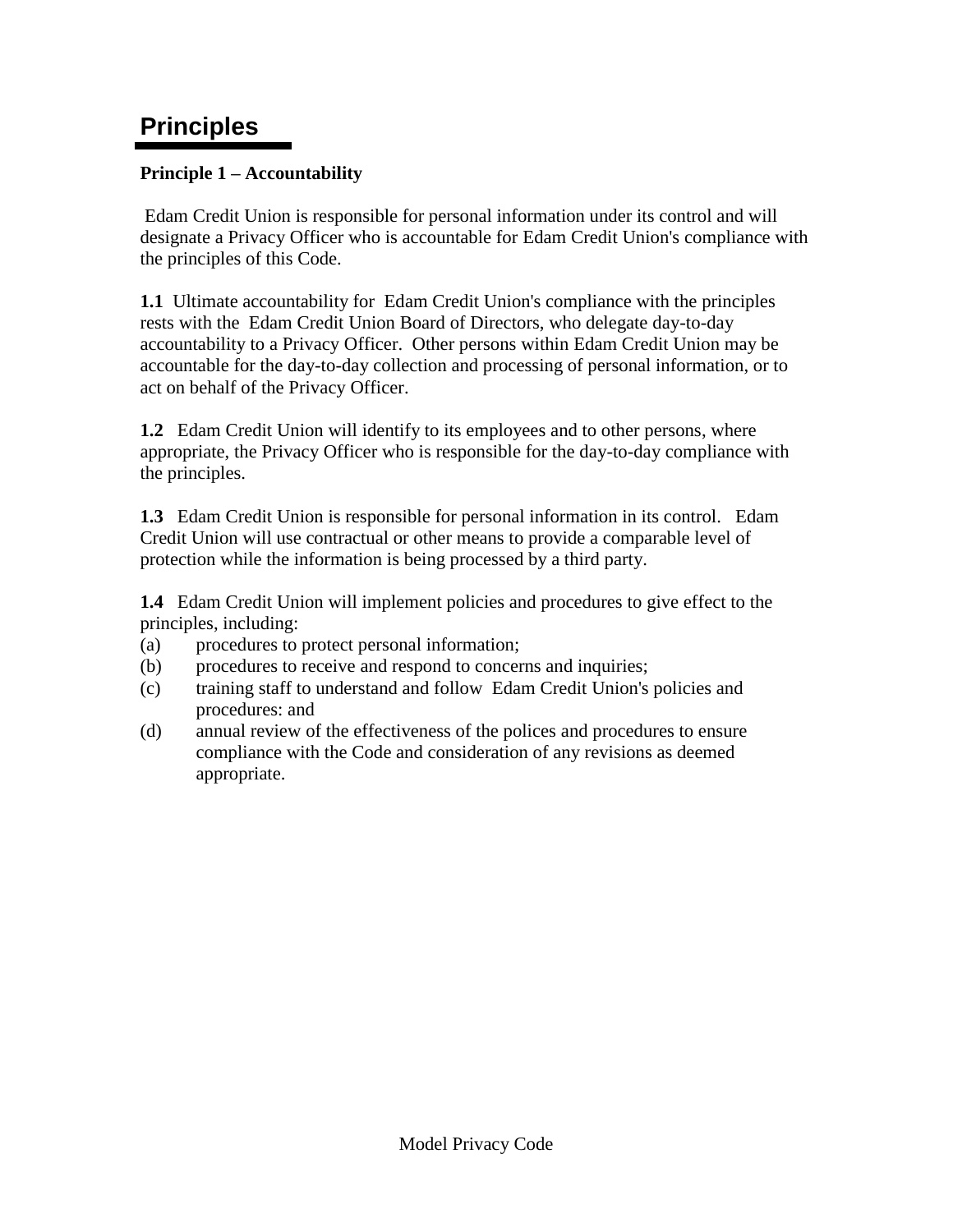## **Principle 2 - Identifying Purposes**

The purposes for which personal information is collected will be identified by Edam Credit Union when or before the information is collected.

**2.1** Edam Credit Union will document the purposes for which personal information is collected prior to the information being collected.

**2.2** Edam Credit Union will make reasonable efforts to ensure that Members are aware of the purposes for which personal information is collected, including any disclosures to third parties.

**2.3** The identified purposes should be specified to the person from whom the personal information is being collected. This can be done orally, electronically or in writing. An application form with the purposes highlighted, for example, may give notice of the purposes.

**2.4** When personal information that has been collected is to be used for a purpose not previously identified, the new purpose will be identified prior to use. Unless the new purpose is required by law, the consent of the Member is required before information can be used for that purpose.

**2.5** Identifying the purposes for which personal information is being collected at or before the time of collection also defines the information needed to fulfill these purposes. Edam Credit Union will collect personal information for the following purposes:

- understand Members needs and eligibility for products and services
- open, maintain and administer Member accounts and provide financial services that meet Member needs;
- administer and manage security and risk in relation to Member accounts and the financial services provided to Members;
- comply with legal and regulatory requirements;
- **assist in dispute resolution;**
- offer and provide Members with the other products and services of the Credit Union and of its affiliates and service suppliers.
- meet personnel requirements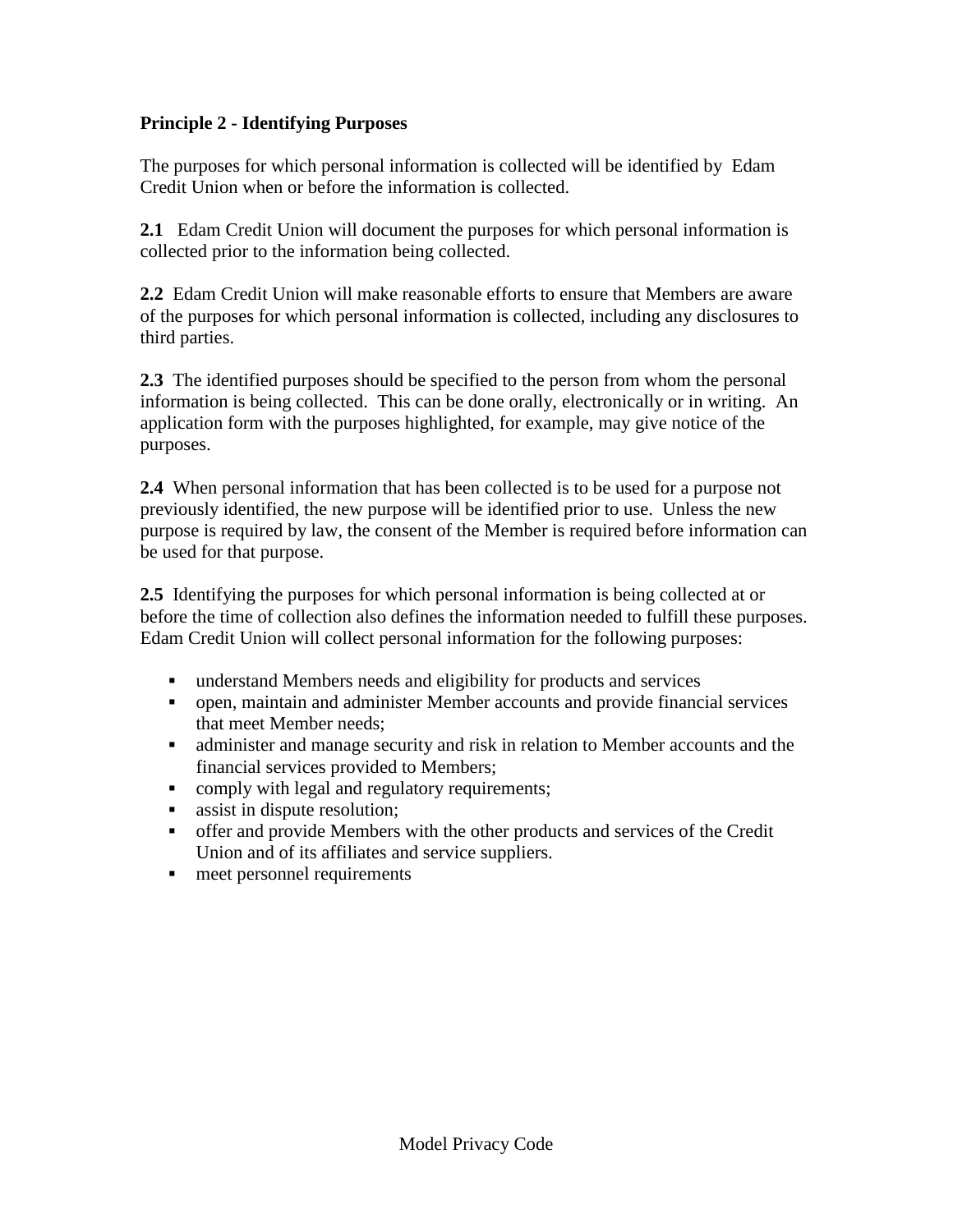## **Principle 3 – Consent**

The knowledge and consent of the Member are required for the collection, use, or disclosure of personal information, except in specific circumstances as described within this Code.

**Note:** In certain circumstances personal information may be collected, used, or disclosed without the knowledge or consent of the Member. These circumstances include, but are not limited to:

- where clearly in the interests of the Member and consent cannot be obtained in a timely way;
- to avoid compromising information availability or accuracy and if reasonable to investigate a breach of an agreement or a contravention of the laws of Canada or a province;
- where the information is considered by law to be publicly available;
- to act in respect of an emergency that threatens the life, health or security of a Member;
- to investigate an offence under the laws of Canada, a threat to Canada's security, to comply with a subpoena, warrant or court order, or rules of court relating to the production of records, or otherwise as required by law.

**3.1** Consent is required for the collection of personal information and the subsequent use or disclosure of this information. In certain circumstances, consent may be sought after the information has been collected but before use (for example, when existing information is to be used for a purpose not previously identified). Edam Credit Union may be required to collect, use, or disclose personal information without a Member's consent for certain purposes, including the collection of overdue accounts, legal or security reasons.

**3.2** The principle requires "knowledge and consent". Edam Credit Union will make a reasonable effort to ensure that Members are aware of the purposes for which the information will be used. To make the consent meaningful, the purposes must be stated in such a manner that the Member can reasonably understand how the information will be used or disclosed.

**3.3** Edam Credit Union will not, as a condition of the supply of a product or service, require a Member to consent to the collection, use, or disclosure of information beyond that required to fulfill explicitly specified and legitimate purposes.

**3.4** In determining the form of consent to use, Edam Credit Union will take into account the sensitivity of the information. Although some information (for example, medical and financial records) is almost always considered to be sensitive, any information can be sensitive depending on the context.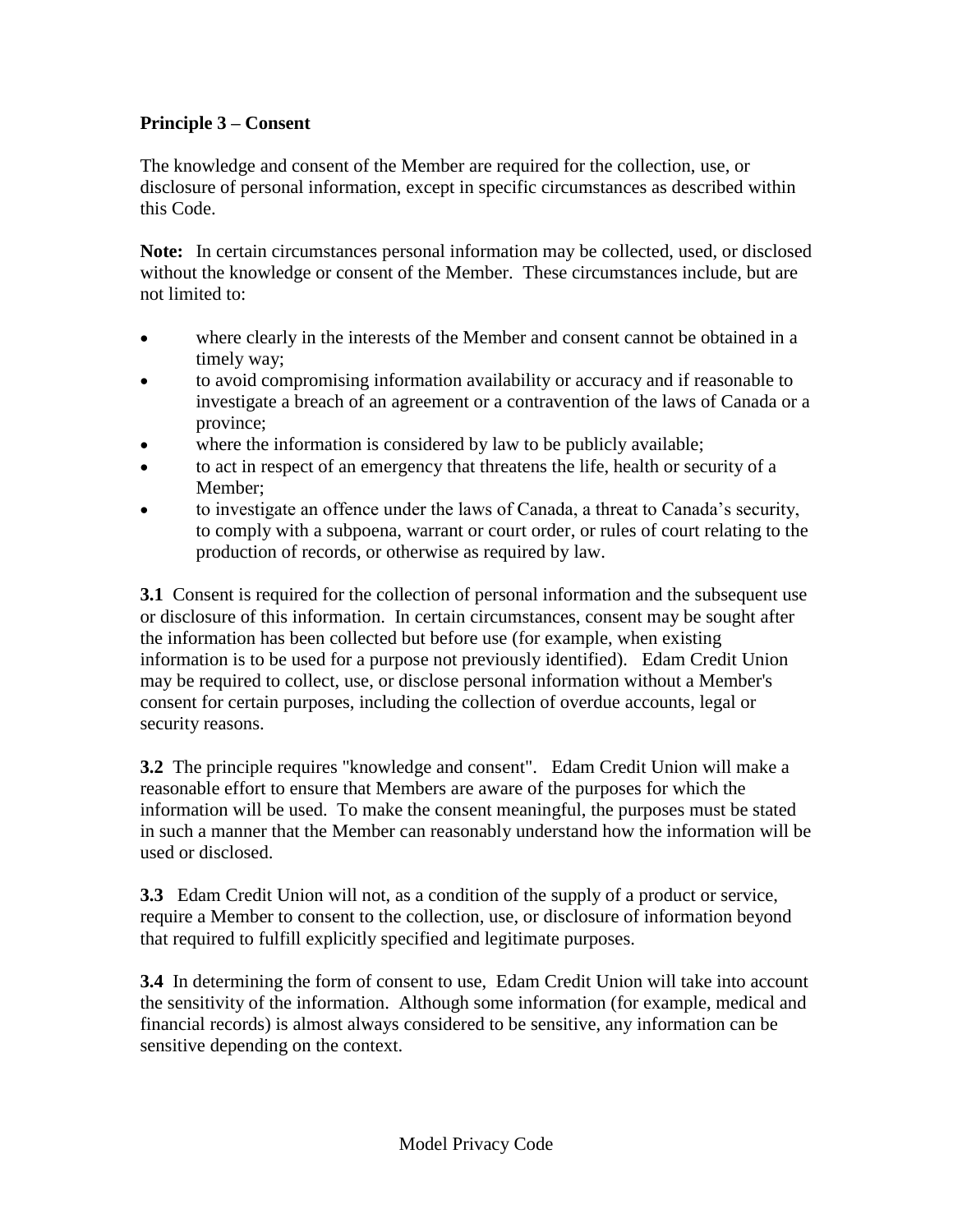**3.5** In obtaining consent, the reasonable expectations of the Member are relevant. For example, a credit union, its clients or other Members dealing with Edam Credit Union should reasonably expect Edam Credit Union to periodically supply information on credit union developments, products and services, and to provide ongoing services. Similarly, further consent will not be required when personal information is transferred to agents of Edam Credit Union to carry out functions such as data processing. In this case, Edam Credit Union can assume that the Member's request constitutes consent for specifically related purposes. On the other hand, a Member would not reasonably expect that personal information given to Edam Credit Union would be given to a third party company selling insurance products, unless consent was obtained. Consent will not be obtained through deception.

**3.6** The way in which Edam Credit Union seeks consent may vary, depending on the circumstances and the type of information collected. Edam Credit Union will seek express consent when the information is likely to be considered sensitive. Implied consent would generally be appropriate when the information is less sensitive.

**3.7** Members can give consent:

- (a) in writing, such as when completing and signing an application;
- (b) through inaction, such as failing to check a box indicating that they do not wish their names and addresses to be used for optional purposes;
- (c) orally, such as when information is collected over the telephone or in person;
- (d) at the time they use a product or service; and
- (e) through an authorized representative (such as a legal guardian or a person having power of attorney).

**3.8** A Member may withdraw consent at any time, subject to legal or contractual restrictions, provided that:

- (a) reasonable notice of withdrawal of consent is given to Edam Credit Union;
- (b) consent does not relate to a credit product requiring the collection and reporting of information after credit has been granted; and
- (c) the withdrawal of consent is in writing and includes understanding by the Member that withdrawal of consent could mean that Edam Credit Union cannot provide the Member with a related product, service or information of value.

Edam Credit Union will inform the Member of the implications of such withdrawal.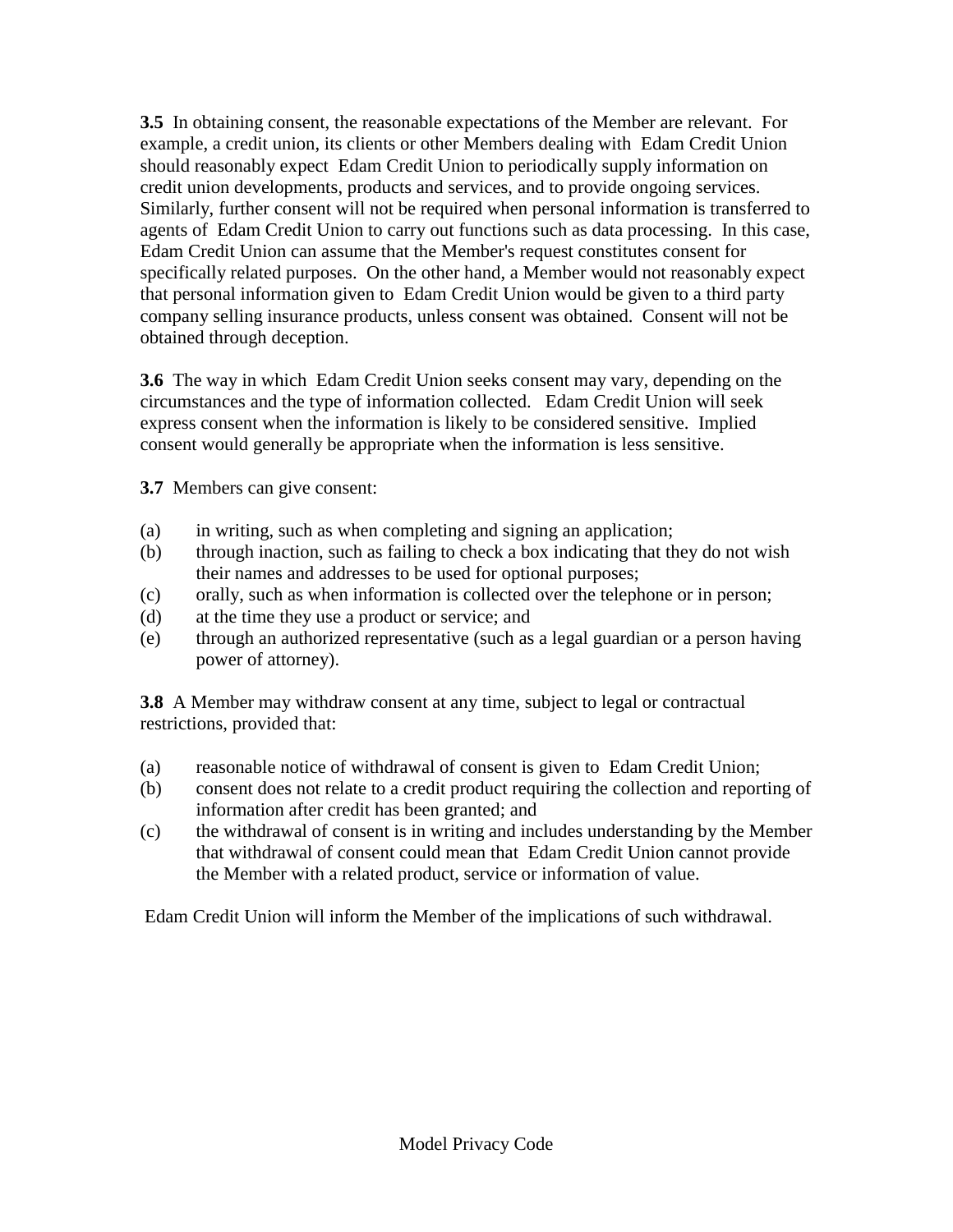## **Principle 4 – Limiting Collection**

The collection of personal information will be limited to that which is necessary for the purposes identified by Edam Credit Union. Information will be collected by fair and lawful means.

**4.1** Edam Credit Union will not collect personal information indiscriminately. Edam Credit Union will specify both the amount and the type of information collected, limited to that which is necessary to fulfill the purposes identified, in accordance with Edam Credit Union's policies and procedures.

**4.2** Edam Credit Union will collect personal information by fair and lawful means, and not by misleading or deceiving Members about the purpose for which information is being collected.

## **Principle 5 – Limiting Use, Disclosure, and Retention**

Personal information will not be used or disclosed for purposes other than those for which it was collected, except with the consent of the Member or as required by law. Personal information will be retained only as long as necessary for the fulfillment of those purposes.

**5.1 When** Edam Credit Union uses personal information for a new purpose, the purpose will be documented.

**5.2** Edam Credit Union will maintain guidelines and procedures with respect to the retention of personal information. These guidelines include minimum and maximum retention periods. Personal information that has been used to make a decision about a Member will be retained long enough to allow the Member access to the information after the decision has been made. Edam Credit Union may be subject to legislative requirements with respect to retention of records.

**5.3 Subject** to any requirement to retain records, personal information that is no longer required to fulfill the identified purposes will be destroyed, erased, or made anonymous. Edam Credit Union will develop guidelines and implement procedures to govern the destruction of personal information.

**5.4** Edam Credit Union will protect the interests of Members by taking reasonable steps to ensure that:

- (a) orders or demands comply with the laws under which they were issued;
- (b) only the personal information that is legally required is disclosed and nothing more; and
- (c) casual requests for personal information are denied.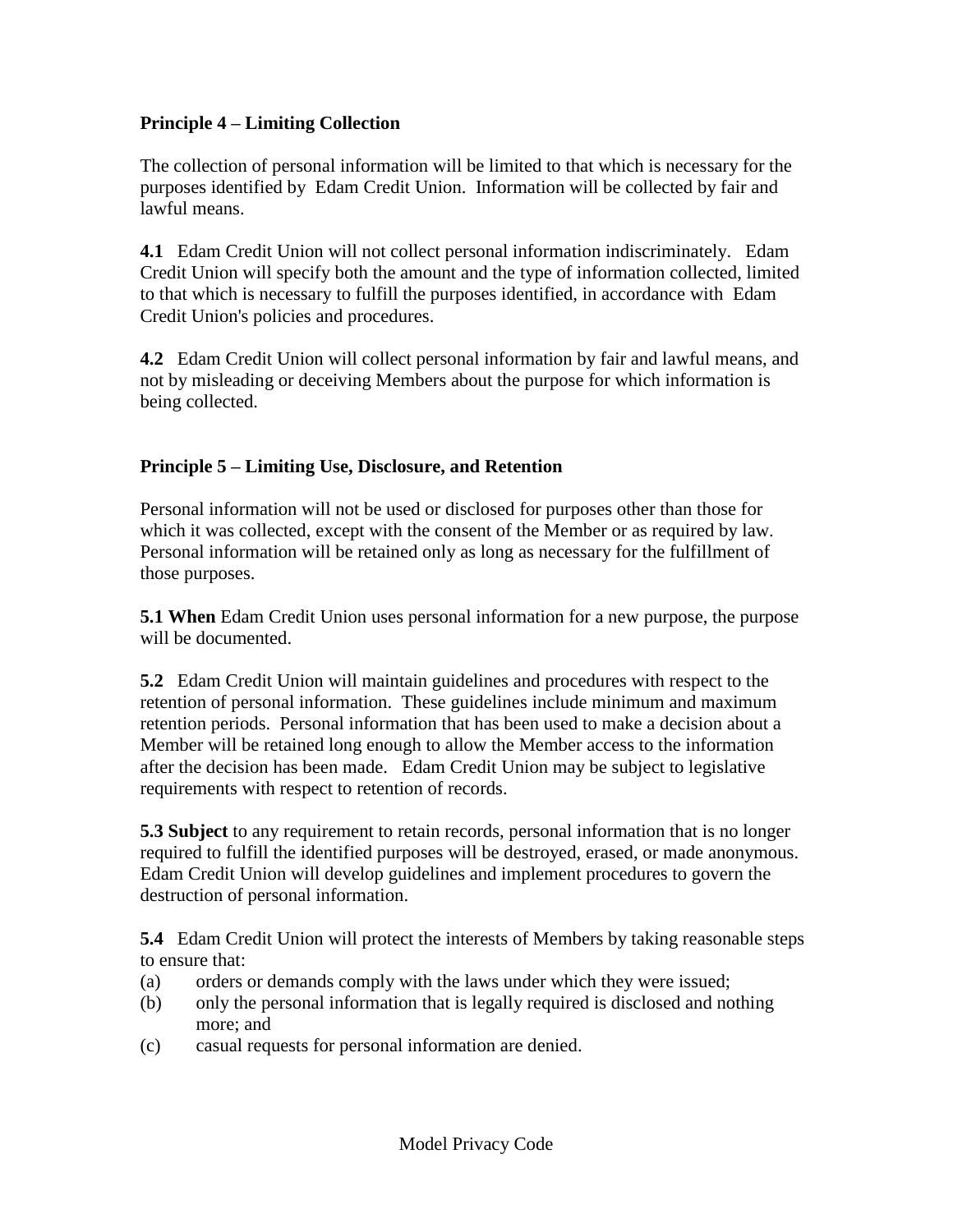Edam Credit Union will make reasonable efforts to notify Members that an order has been received, if not contrary to the security of Edam Credit Union and if the law allows it. Notification may be by telephone, or by letter to a Member's usual address.

**5.5** A Member's health records at Edam Credit Union may be used for employment purposes, credit applications and related insurance purposes. A Member's health records will not be collected from, or disclosed to, any other organization.

## **Principle 6 – Accuracy**

Personal information will be as accurate, complete and up-to-date as is necessary for the purposes for which it is to be used.

**6.1 The** extent to which personal information will be accurate, complete, and up-to-date will depend upon the uses of the information, taking into account the interests of the Member. Edam Credit Union relies on Members to keep certain personal information, such as address information, accurate, complete and up-to-date. Information will be sufficiently accurate, complete, and up-to-date to minimize the possibility that inappropriate information may be used to make a decision about a Member.

**6.2** Edam Credit Union will not routinely update personal information, unless such a process is necessary to fulfill the purposes for which the information was collected.

**6.3 Personal** information that is used on an on-going basis, including information that is disclosed to third parties, will generally be accurate and up-to-date unless limits to the requirement for accuracy are clearly set out.

## **Principle 7 – Safeguards**

Personal information will be protected by security safeguards appropriate to the sensitivity of the information. Edam Credit Union will apply the same standard of care as it applies to safeguard its own confidential information of a similar nature.

**7.1 The** security safeguards will protect personal information against loss or theft, as well as unauthorized access, use, copying, modification, disclosure or disposal. Edam Credit Union will protect personal information regardless of the format in which it is held.

**7.2 The** nature of the safeguards will vary depending on the sensitivity, amount, distribution and format of the information, and the method of storage. More sensitive information will be safeguarded by a higher level of protection.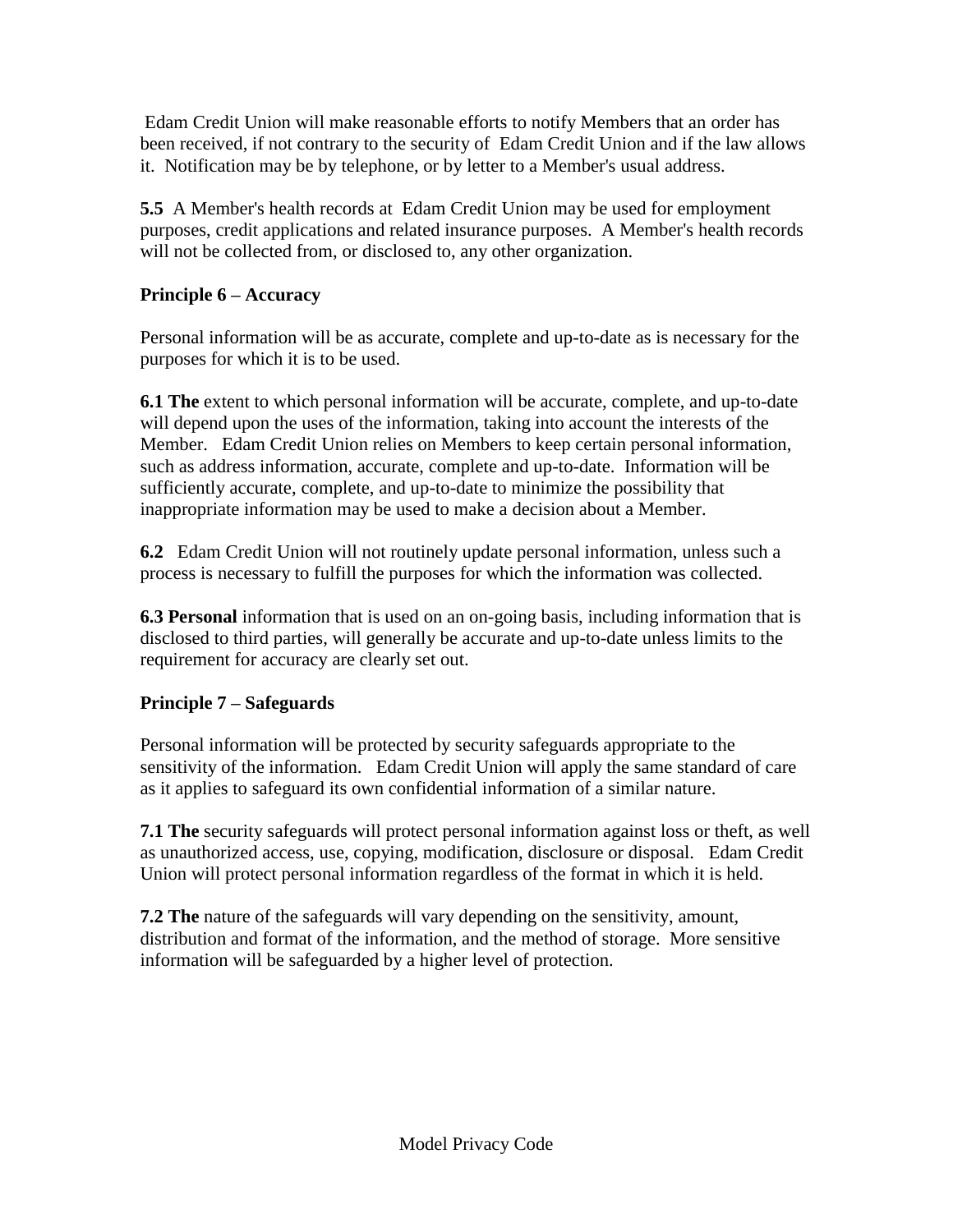**7.3 The** methods of protection will include:

- (a) physical measures, for example, locked filing cabinets and restricted access to offices;
- (b) organizational measures, for example, controlling entry to data centres and limiting access to information to a "need-to-know" basis;
- (c) technological measures, for example, the use of passwords and encryption; and
- (d) Investigative measures, in cases where Edam Credit Union has reasonable grounds to believe that personal information is being inappropriately collected, used or disclosed.

**7.4** Edam Credit Union will periodically remind employees, officers and directors of the importance of maintaining the confidentiality of personal information. Employees, officers and directors are required to sign a declaration stating that they review Edam Credit Union's Code of Conduct annually, including a commitment to keep all personal information in strict confidence.

**7.5 Care** will be taken in the disposal or destruction of personal information, to prevent unauthorized parties from gaining access to the information.

**7.6 Third** parties will be required to safeguard personal information disclosed to them in a manner consistent with the policies of Edam Credit Union. Examples include cheque printing, data processing, credit collection, credit bureaus and card production.

#### **Principle 8 – Openness**

Edam Credit Union will make readily available specific, understandable information about its policies and procedures relating to the management of personal information.

**8.1** Edam Credit Union will be open about privacy policies and procedures with respect to the management of personal information and will make them readily available in a form that is generally understandable.

**8.2 The** information made available will include:

- (a) the name or title, and the address of the Privacy Officer who is accountable for compliance with Edam Credit Union's policies and procedures and to whom inquiries or complaints can be forwarded;
- (b) the means of gaining access to personal information held by Edam Credit Union;
- (c) a description of the type of personal information held by Edam Credit Union, including a general account of its uses;
- (d) a copy of any brochures or other information that explains Edam Credit Union's policies, procedures, standards or codes; and
- (e) the types of personal information made available to related organizations such as subsidiaries or other suppliers of services.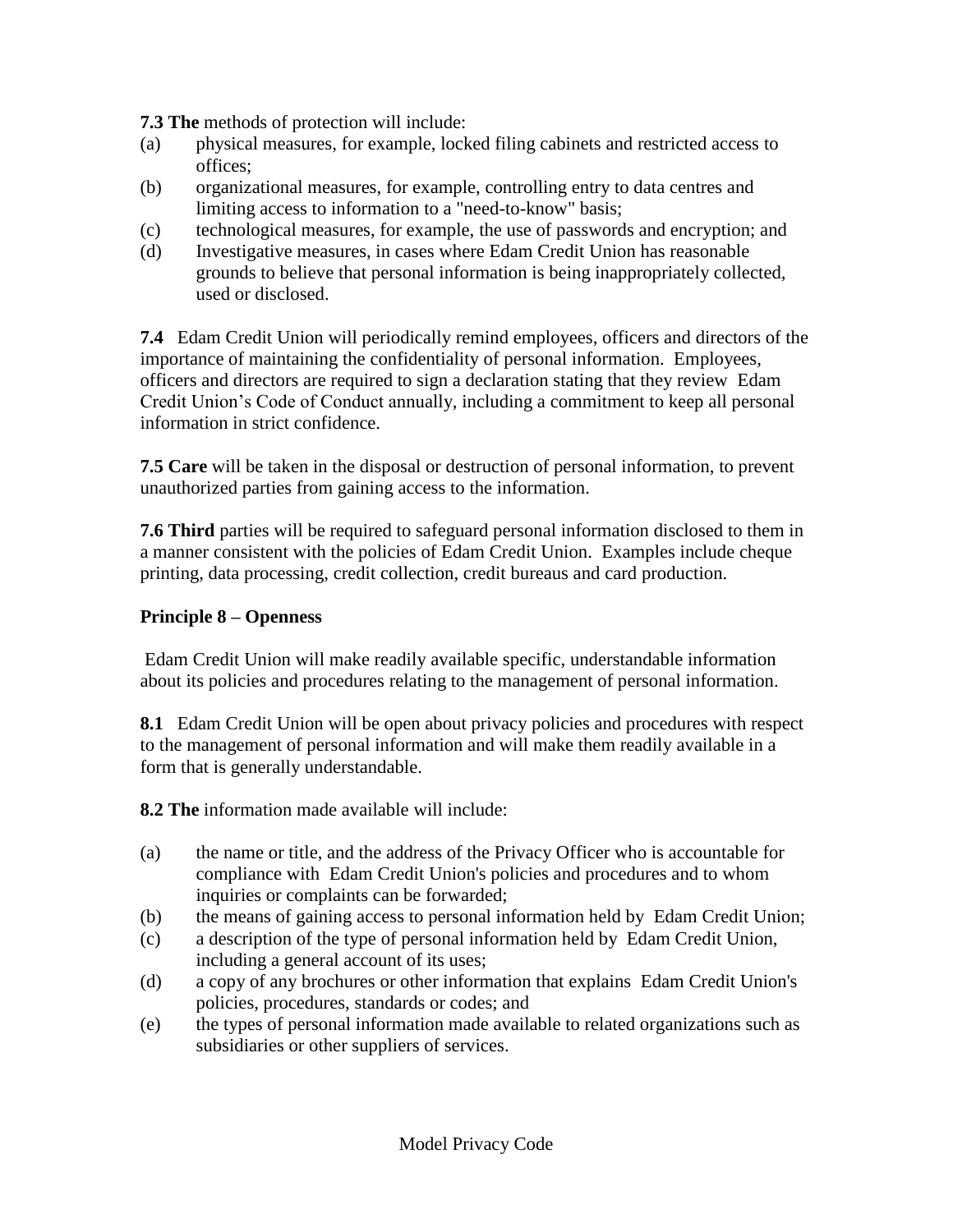**8.3** Edam Credit Union may make information on its policies and procedures available in a variety of ways. The method chosen depends on the nature of its business and other considerations. For example, Edam Credit Union may choose to make brochures available in its place of business, mail information to Members, provide on-line access, or establish a toll-free telephone number.

## **Principle 9 – Individual Access**

Upon request, a Member will be informed of the existence, use, and disclosure of their personal information, and will be given access to that information. A Member is entitled to challenge the accuracy and completeness of the information and have it amended as appropriate.

**Note:** In certain situations, Edam Credit Union may not be able to provide access to all the personal information it holds about a Member. Exceptions to the access requirement will be limited and specific. The reasons for denying access include, but are not limited to the following:

- providing access would likely reveal personal information about a third party, unless such information can be severed from the record or the third party consents to the disclosure, or the information is needed due to a threat to life, health or security;
- the personal information has been requested by a government institution for the purposes of enforcing any law of Canada, a province or a foreign jurisdiction, carrying out any investigation related to the enforcement of any law, the administration of any law, the protection of national security, the defense of Canada or the conduct of international affairs;
- the information is protected by solicitor-client privilege;
- providing access would reveal confidential commercial information, provided this information cannot be severed from the file containing other information requested by the Member;
- providing access could reasonably be expected to threaten the life or security of another person, provided this information cannot be severed from the file containing other information requested by the Member;
- the information was collected without the knowledge or consent of the Member for purposes related to investigating a breach of an agreement or a contravention of the laws of Canada or a province;
- the information was generated in the course of a formal dispute resolution process.

**9.1 Upon** request, Edam Credit Union will inform a Member of the existence, use, disclosure, and source of personal information about the Member held by Edam Credit Union, and will allow the Member access to this information. However, Edam Credit Union may choose to make sensitive medical information available through a medical practitioner.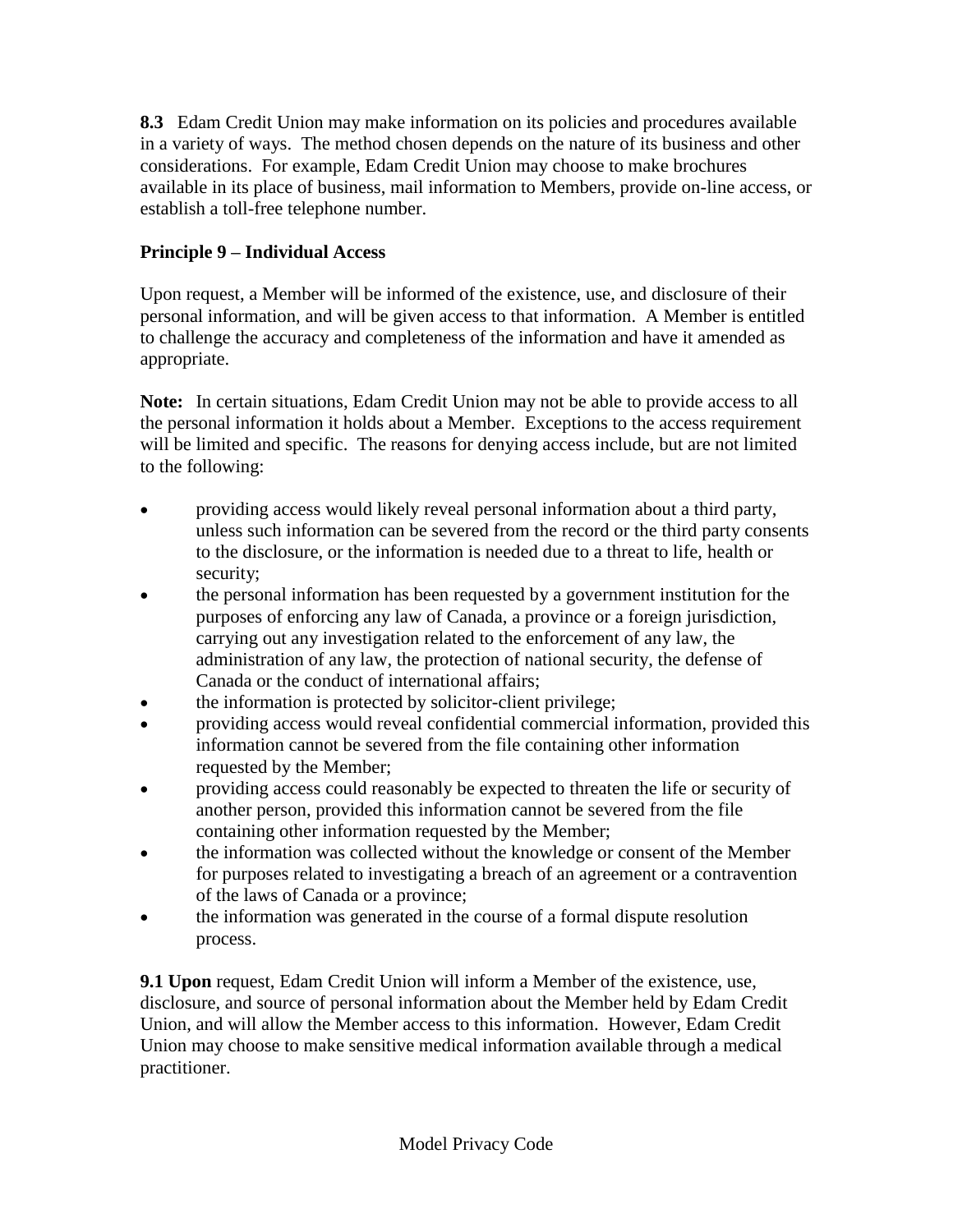**9.2 For** Edam Credit Union to provide an account of the existence, use, and disclosure of personal information held by Edam Credit Union, a Member may be asked to provide sufficient information to aid in the search. The additional information provided will only be used for this purpose.

**9.3** In providing an account of third parties to which it has, or may have, disclosed personal information about a Member, Edam Credit Union will be as specific as possible, including a list of third parties.

**9.4** Edam Credit Union will respond to a Member's request within a reasonable time and at no cost, or reasonable cost, to the Member. The requested information will be provided or made available in a form that is generally understandable. For example, if Edam Credit Union uses abbreviations or codes to record information, an explanation will be provided.

**9.5 When** a Member successfully demonstrates the inaccuracy or incompleteness of personal information, Edam Credit Union will amend the information as required. Depending upon the nature of the information challenged, amendment involves the correction, deletion, or addition of information. Where appropriate, the amended information will be transmitted to third parties having access to the information in question.

**9.6 When** a challenge is not resolved to the satisfaction of a Member, the substance of the unresolved challenge will be recorded by Edam Credit Union. When appropriate, the existence of the unresolved challenge will be transmitted to third parties having access to the information in question.

## **Principle 10 – Challenging Compliance**

A Member will be able to question compliance with the above principles to Edam Credit Union's Privacy Officer. Edam Credit Union will have policies and procedures to respond to a Member's questions and concerns.

**10.1 The** name of the Privacy Officer will be known to staff. Information on how to contact the Privacy Officer will be identified to other Members periodically.

**10.2** Edam Credit Union will maintain procedures to receive and respond to inquiries or complaints about their policies and procedures relating to the handling of personal information. The complaint procedures will be easily accessible and simple to use.

**10.3 Members** who make inquiries or lodge complaints will be informed by Edam Credit Union of the existence of relevant complaint procedures. Edam Credit Union will also inform Members of their right to file a complaint with the Privacy Commissioner of Canada.